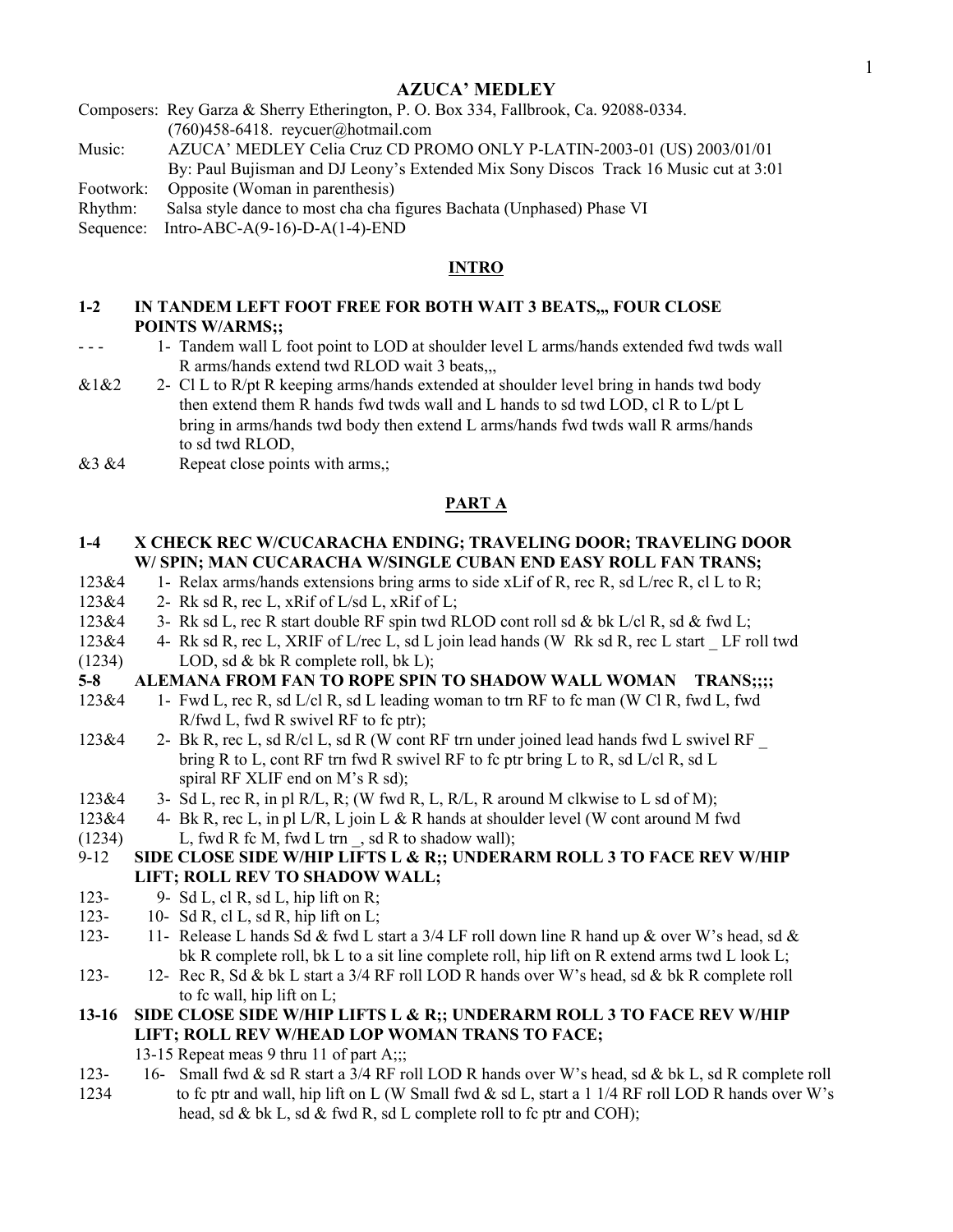#### PART B

## 1-3 MARCHESSI;;;

- 1&2& 1- Press L heel fwd shift weight causing R foot to release of floor/rec R in pl, press L toe
- 3&4& bk shifting weight causing R foot release of floor/rec R in pl, press L heel fwd shift weight causing R foot to release of floor/rec R in pl, press L heel fwd shift weight causing R foot to release of floor/rec R in pl (W press R toe back shifting weight causing L foot release of floor/rec L in pl, press R heel fwd shift weight causing L foot to release of floor/rec L in pl, press R toe back shifting weight causing L foot release of floor/rec L in pl, press R toe back shifting weight causing L foot release of floor/rec L in pl);
- 1&2& 2- Press L toe bk shifting weight causing R foot release of floor/rec R in pl, L heel press
- 3&4& fwd shift weight causing R foot to release of floor/rec R in pl, press L toe bk shifting weight causing R foot release of floor/rec R in pl, press L toe bk shifting weight causing R foot release of floor/rec R in pl (W press R heel fwd shift weight causing L foot to release of floor/rec L in pl, press R toe back shifting weight causing L foot release of floor/rec L in pl, press R heel fwd shift weight causing L foot to release of floor/rec L in pl, press R heel fwd shift weight causing L foot to release of floor/rec L in pl); 3- Repeat meas 1 of part B;

## 4-6 BK ROCK RECOVER – SD BREAK; SALSA BASIC W/CROSS POINT & BODY RIPPLE - KNEE POPS;;

- 12 1- Bk L, rec R release loose close position no hands, sd L/sd R, cl L/cl R (W fwd R, rec L,
- $&3&4$  sd R/sd L, cl R/cl L)
- 1&2 2-3 Fwd L, rec R/small bk L, pt R bk swinging body fwd/pt R fwd swinging body bk, straiten/body;
- &3&4 Lower with R/hip action, straiten body/ripple action, straiten R leg pop L knee/straiten
- $&1&2$  L leg pop R knee, straiten R leg/pop L knee (W bk R, rec L/small fwd R, arms swing
- &3&4 together R L/R for each action pt L across R to line, pt L to RLOD/cl L to R; with low L knee circle/and body ripple arms, cont to swing together R/L ending with R arm on abdomen and L hand on back of head, straighten L leg pop R knee/straighten R leg pop L knee, straighten L leg pop R knee);

# 7-8 SALSA BASIC W/CROSS POINT & BODY RIPPLE – SD BREAK;;

7-8 Repeat meas 5 and first of 6 of part B;, repeat last of meas 4 of part B;

# PART C

## 1-4 BASIC; NATURAL TOP; BASIC UNDERARM SPIN W/SYNC CROSS ENDING;;

- 123&4 1- Fwd L, rec R trn RF, sd L/cl R, sd L trng RF to fc COH (W bk R, rec L trn RF, sd R/cl L, sd R trn to fc wall);
- 123&4 2- X Rib of L start trng RF, sd L cont trn, XRib of L/sd L finish trn to CP wall small sd R (W sd L trng RF, XRif of L cont trn, sd L/XRif of L, small sd L CP/COH);
- 123&4 3- Fwd L, rec R, sd L/cl R, sd L (W sd & bk R, rec L, sd R/cl L, sd R)
- 1&-3&4 4- XRib of L, rec L/hold, XRib of L/rec L, sd & fwd R (W XLif of R

spin RF one complete trn, rec L/hold, XLif of R/rec R, sd & bk L);

# **5-8 SHOULDER TO SHOULDER TWICE WITH SHOULDER SHIMMY;;** OPEN HIP TWIST; FAN;

- 123&4 5- BFLY/SDCAR DRW fwd L, rec R fc wall, shoulder shimmy during sd L/cl R, sd L (W BFLY/SDCAR DC bk R, rec L fc COH, shoulder shimmy during sd R/cl L, sd R)
- 123&4 6- BFLY/BJO DW fwd R, rec L fc wall, shoulder shimmy during sd R/cl L, sd R (W BFLY/BJO DRC bk L, rec R fc COH, shoulder shimmy during sd L/cl R, sd L)
- 123&4 7- Check fwd L, rec R, small bk L/cl R, bk L light push fwd on arm leading ptr gently to trn RF to fc LOD (W rk bk R, rec L, fwd R/fwd L, fwd R swivel  $RF$  on R)
- 123&4 8- Bk R, rec L, sd R/cl R, sd R (W fwd L trng \_ LF, sd & bk trng \_ LF to fc RLOD, bk L/lk R in front of L, bk L leaving R extended fwd with no weight)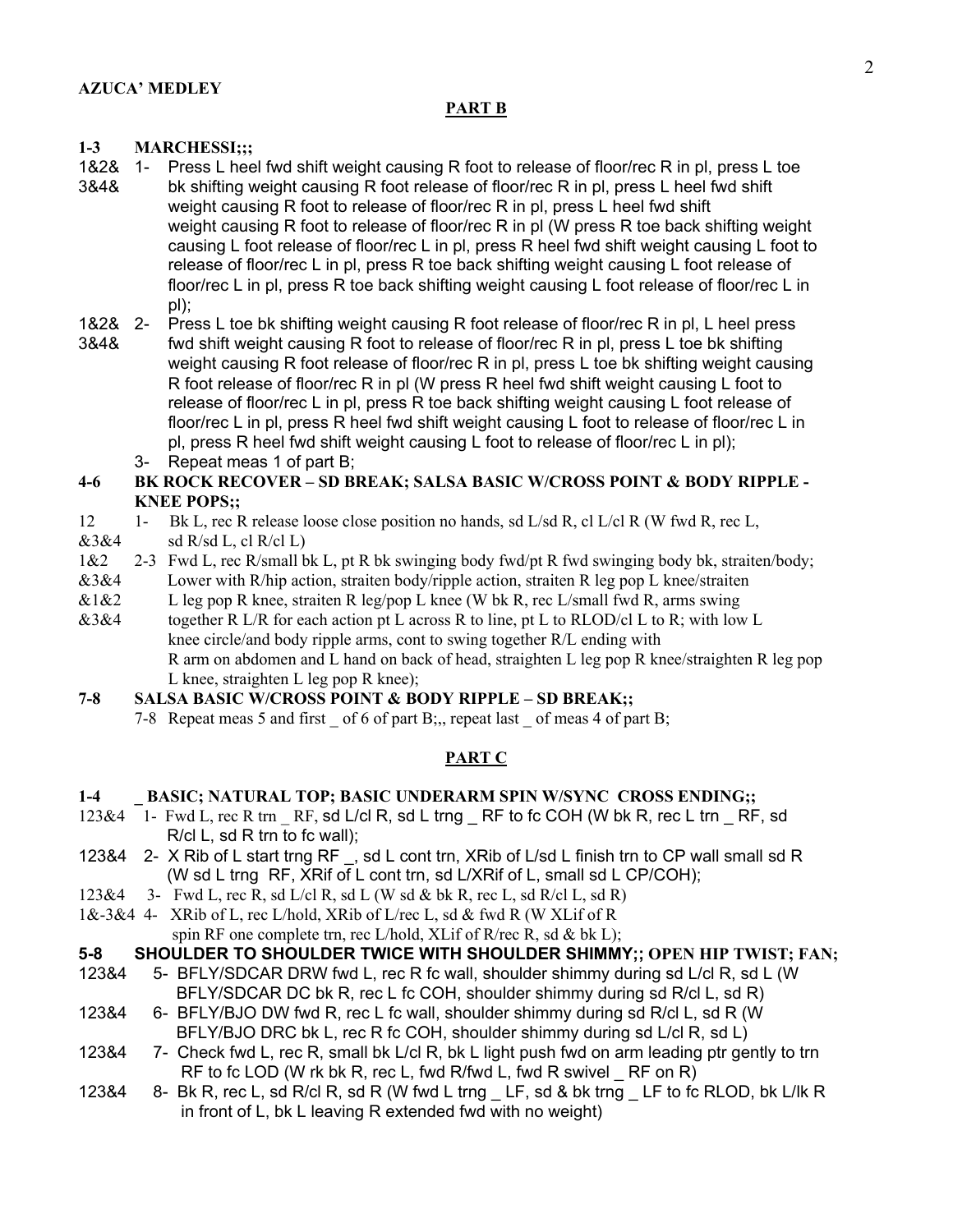# PART C CONTD

# **9-11 START HOCKEY STICK TO CHASE W/TRIPLE CHASE;;;**

- 123&4 9- Fwd L, rec R, in pl L/R, L (W cl R, fwd L, fwd R/L, R)
- 123&4 10- Bk R, rec L trng \_ LF fc RLOD leading woman make a full LF trn under lead hands release all hands, bhnd W fwd R/lk L in back, fwd R (W fwd L, fwd R spiral LF to fc RLOD in front of M, fwd L/lk R in bk, fwd L);
- 1&23&4 11- Fwd L/lk R in bk, fwd L, fwd R/lk L in bk, fwd R (W fwd R/lk L in bk, fwd R, fwd L/lk R in bk, fwd L)

# **12-14 CHASE MAN SPIN W/TRIPLE CHA ENDING;; CATAPULT;**

- 123&4 12- Fwd L start a 1 RF, rec R cont trng, sd & bk L cont trn/cl R cont trn, sd & fwd L complete trn (W Fwd R start a 1 \_ LF, rec L cont trng, sd & bk R cont trn/cl L cont trn, sd & fwd R complete trn)
- 1&23&4 13- Fwd R/lk L in bk, fwd R, fwd L/lk R in bk, fwd L (W fwd L/lk R in bk, fwd L, fwd R/lk L in bk, fwd R)
- 123&4 14- Ck in pl R, rec L join lead hands, lead Woman spin RF release hands in pl R/L, R blend to loose CPLOD (W fwd L, fwd R join lead hands start 1 RF spin in front of sd & fwd L cont spin/cl R cont spin, small sd & bk L complete spin)

# **15-16 FWD REC ROCK L & R WOMAN REV UNDERARM TO TANDEM; ROCK L & R – BACK SCOOT FOUR;**

- 1234 15- Fwd L, rec R fc wall start leading W to trn LF under lead hands, sd rock L, sd rock R (W bk
- $(12384)$  R, rec L, fwd & sd R trng under lead hands fc wall in tandem/cl L, in pl R);
- 12&3&4 16- Sd rock L, sd rock R, bk L leaning fwd while backing up/bk R, bk L/bk R straighten up;

# **PART D**

# 1-3 START DOUBLE CHASE PEEK-A-BOO WITH SPINS;;;

- 123&4 1- Fwd L start 1 RF spin, rec R cont spin, small sd & bk L/cl R cont spin, in pl L complete spin (W bk R start a full LF spin, rec L cont spin, in pl R/L cont spin, in pl R complete spin COH);
- 123&4 2- Sd R extend both arms to sd look L at ptr, rec L bring arms in front of body, in pl L/R, L (W Sd L extend both arms to sd look R at ptr, rec R bring arms in front of body, in pl  $R/L$ ,  $R$ )
- 123&4 3- Sd L extend both arms to sd look R at ptr, rec R bring arms in front of body, in pl R/L, R (W Sd R extend both arms to sd look L at ptr, rec L bring arms in front of body, in pl L/R, L)

## **4-7 CONT DOUBLE CHASE PEEK-A-BOO WITH SPINS MODIFIED TO FACE ROCK APT RECOVER SHAKE HANDS;;;;**

- 123&4 4- Fwd R start 1 LF spin, rec L cont spin, small sd & bk R/cl L cont spin, in pl R complete spin fc wall (W Fwd L start a full RF spin, rec R cont spin, in pl L/R cont spin, in pl L complete spin wall);
- 123&4 5- Sd L extend both arms to sd look R at ptr, rec R bring arms in front of body, in pl R/L, R (W Sd R extend both arms to sd look L at ptr, rec L bring arms in front of body, in pl L/R, L)
- 123&4 6- Sd R extend both arms to sd look L at ptr, rec L bring arms in front of body, in pl L/R, L (W Sd L extend both arms to sd look R at ptr, rec R bring arms in front of body, in pl R/L, R)
- 1234 7- Fwd L, rec R trn \_ to fc ptr and wall, shake hands rock apt L, rec R (W fwd R trn LF to fc ptr & COH, rec L shake hands, rock apt R, rec L)

# **8-11 REV UNDERARM SPINS CUCARACHA ENDING; SIDE WALK TO LINE; SHADOW BREAK TWICE;;**

- 123&4 9- fwd L, fwd R complete circle fc COH, sd L/rec R, cl L (W start a 2 \_ rotation spin while
- $(1828384)$  circling LF fwd R spin/cl L, fwd R spin/cl L to fc ptr & wall, sd R/rec L, cl R);
- 123&4 10- Keep hand shake sd R twds LOD, cl L, sd R/cl L, sd R (W Sd R/rec L, sd R, twds LOD sd L, cl R, sd L/cl R, sd L)